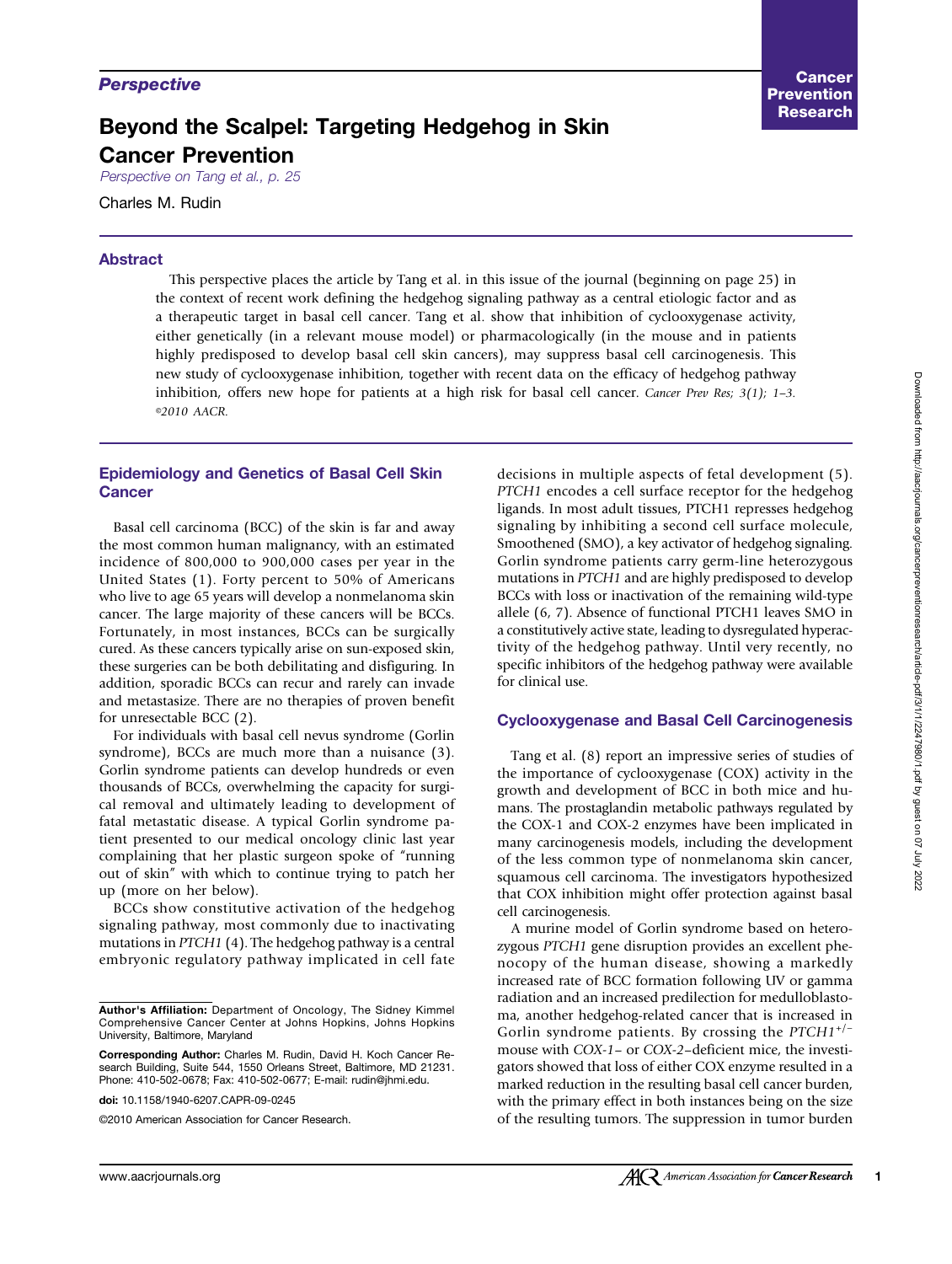could be reproduced (although somewhat less effectively) with either nonspecific or COX-2–specific pharmacologic COX inhibitors.

Perhaps the most remarkable part of the Tang report is the 3-year clinical study of the COX-2 inhibitor celecoxib in 60 patients with Gorlin syndrome and multiple active BCCs. Assembling this number of patients with a relatively rare genetic syndrome and enrolling them in a doubleblind randomized investigational therapeutic protocol over a short period of time is no mean feat, and the authors are to be congratulated on this alone. Celecoxib significantly reduced the increase in clinically detectable BCCs in a prespecified cohort with fewer than 15 active BCC lesions at study entry and produced a trend toward disease amelioration in the cohort with 15 or more active lesions. Although the patient numbers are small and the trial was cut short by cardiac concerns related to COX-2 inhibitors (none observed in this study), these results plus the murine data support further study of targeted inhibition of COX activity as a potential means of inhibiting basal cell carcinogenesis.

Although encouraging, the findings of Tang et al. should be interpreted with caution. In each of their several murine experiments, the effect of genetic or pharmacologic COX inhibition on tumor burden was predominantly attributable to a decrease in tumor size, with a lesser, if any, effect in reducing tumor number. This result suggests that the primary effect of COX inhibition may be on proliferation rate rather than on malignant transformation per se. In this scenario, the reported minor decreases in tumor number could reflect maintenance of a small number of tumors at a size below clinical detection. These observations may be reminiscent of the differentiating effects of retinoids, which may suppress tumorigenesis, but in a transient and thus questionable manner (9).

## Hedgehog Pathway in BCC: A New Target for Chemopreventive Inhibition?

The pace of translation of research on the hedgehog signaling pathway has been remarkable. Work reported in 1980 involving the fruit fly Drosophila led to the first description of the hedgehog gene (10), so named because a loss of function mutation leads to failure to establish segment polarity in embryonic development, resulting in an ovoid embryo thought to resemble a hedgehog. Work over the next decade primarily focused on defining components of the hedgehog pathway in the fruit fly (reviewed in ref. 5). SMO was identified as a critical determinant of hedgehog signaling in 1996 (11). The initial descriptions of mutations in the PTCH1 gene were reported in 1996 (BCC) and 1997 (medulloblastoma; refs. 7, 12). Naturally occurring and synthetic pharmacologic inhibitors of hedgehog signaling were first identified in 2000 (13). The initial results of clinical testing of an orally bioavailable hedgehog pathway inhibitor, including its evident activity against advanced and

metastatic BCC and medulloblastoma, were published in September 2009 (14, 15). These results have already triggered a series of phase II studies in medulloblastoma and other diseases, including a potential registration trial for this inhibitor in patients with locally advanced and metastatic BCC.<sup>1</sup>

Several hedgehog pathway inhibitors targeting the critical SMO cell surface signaling protein are now in early-phase clinical development. The first such trial to be reported involved the inhibitor GDC-0449 (14, 15). Remarkable for a first-in-human, first-in-class phase I clinical trial, GDC-0449 treatment resulted in major objective responses in about 50% of patients with locally advanced and metastatic BCC (15). Several of these responses have been prolonged, with BCC patients remaining on therapy with continued response beyond 20 months. The long-term durability of these responses remains to be determined; at least one mechanism of acquired clinical resistance—a secondary mutation in SMO that prevents drug binding—was defined recently (16). Several of the advanced BCC patients in this study are Gorlin syndrome patients.

As impressive as the clinical responses have been, an equally intriguing result has been the absence of new skin cancers in Gorlin syndrome patients in this study, as illustrated by the participating patient described earlier as "running out of skin" before joining the trial. Over the 5 years prior to initiation of GDC-0449 therapy (2003- 2008), she underwent 22 surgeries on the face alone, and had over 100 skin lesions treated. Over the past 12 months of continuous daily GDC-0449 treatment, no new lesions have arisen. Four of nine selected target (measurable) BCCs are no longer evident, and each of the other five has diminished in size. Per defined clinical trial end points, the patient has an ongoing "partial response" based on the assessment of these nine target lesions. From the patient's perspective, however, by far the greatest relief has not been the diminution in these particular cancers, but rather the several months without any NEW skin cancers and with no indicated need for further surgical procedures. After years of a seemingly unending series of excisional biopsies and wide-margin lesion removals, the patient finally gets a break.

# Implications: New Opportunities for BCC Chemoprevention

The hedgehog signaling pathway normally controls key cell fate decisions of early progenitor cells in embryogenesis. The hedgehog pathway and other critical developmental pathways (controlled by factors such as Notch, Wnt, and BMP) also have been implicated in the maintenance, differentiation, and distribution of highly clonogenic progenitor cells ("tumor stem cells") in cancer (5, 17). Led by Dr. Epstein, senior author of the present

<sup>1</sup> http://www.clinicaltrials.gov/ct2/show/NCT00833417